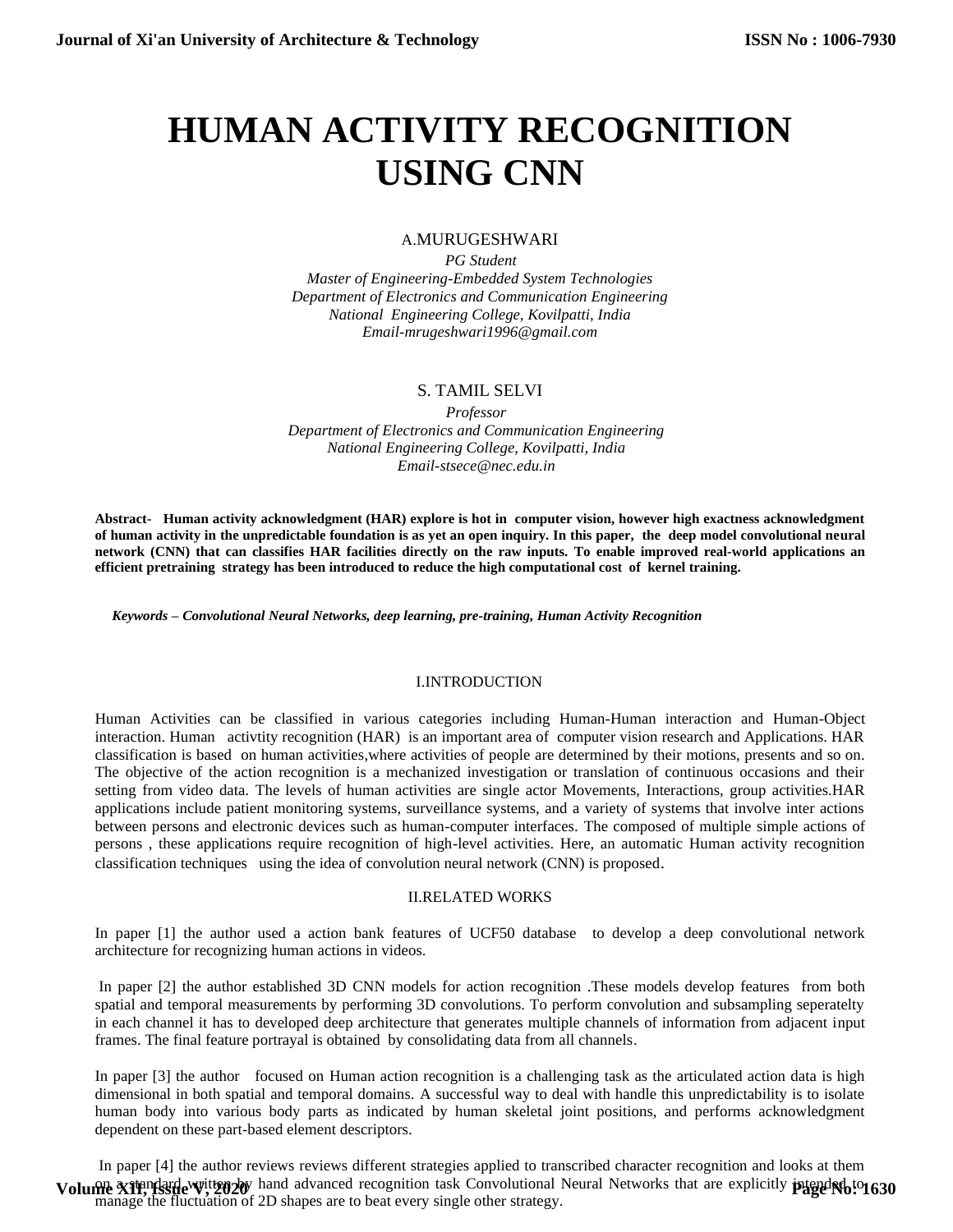In paper [5] the author focused on sums up the ongoing advancement of activity acknowledgment from the start. At that point dependent on Hierarchical Filtered Motion model and Nearest Neighbor classifier, do activity acknowledgment utilizing Histogram of Oriented Gradients (HOG )include in video groupings of various goals. Here they use KTH dataset for preparing and MSR activity dataset s for testing. The examination shows that the new component extraction process is viable and has better execution in the cross-dataset activity acknowledgment.

In paper [6] the author presents a video portrayal dependent on thick directions and movement limit descriptors. Directions catch the nearby movement data of the video. A thick portrayal ensures a decent inclusion of frontal area movement just as of the encompassing setting. A best in class optical stream calculation empowers a hearty and proficient extraction of thick directions.

In paper [7] the author introduced, a constant following based way to deal with human activity acknowledgment is proposed. The technique gets as info profundity map information streams from a solitary kinect sensor. At first, a skeletonfollowing calculation is applied. At that point, another activity portrayal is presented, which depends on the estimation of circular points between joints and the particular precise speeds.

In paper [8] the author investigated they conjecture that the characterization of activities can be supported by planning a keen element pooling procedure under the commonly utilized pack of-words-put together representation. Founded with respect to programmed video saliency investigation, they propose the spatial-worldly consideration mindful pooling plan for highlight pooling.

CNN can learn suitable highlights by them naturally, which prompts great item acknowledgment and grouping precision. The rest of the papers are organized as follows: Section III describes the proposed method, Section IV includes the dataset preparation, Section V includes the implementation steps and Section VI describes the result and discussion. Scope for further research in this work is detailed in the final section.

## III.PROPOSED METHOD

In this work, a multilayered CNN and Long Short-Term Memory model is used. To support sequence prediction the CNN LSTM architecture involves using Convolutional Neural Network (CNN) layers for feature extraction on input file combined with LSTMs .CNN LSTMs were developed for visual time series prediction problems and therefore the application of generating textual descriptions from sequences of images,(e.g. videos).



Figure 1: Block Diagram of proposed Method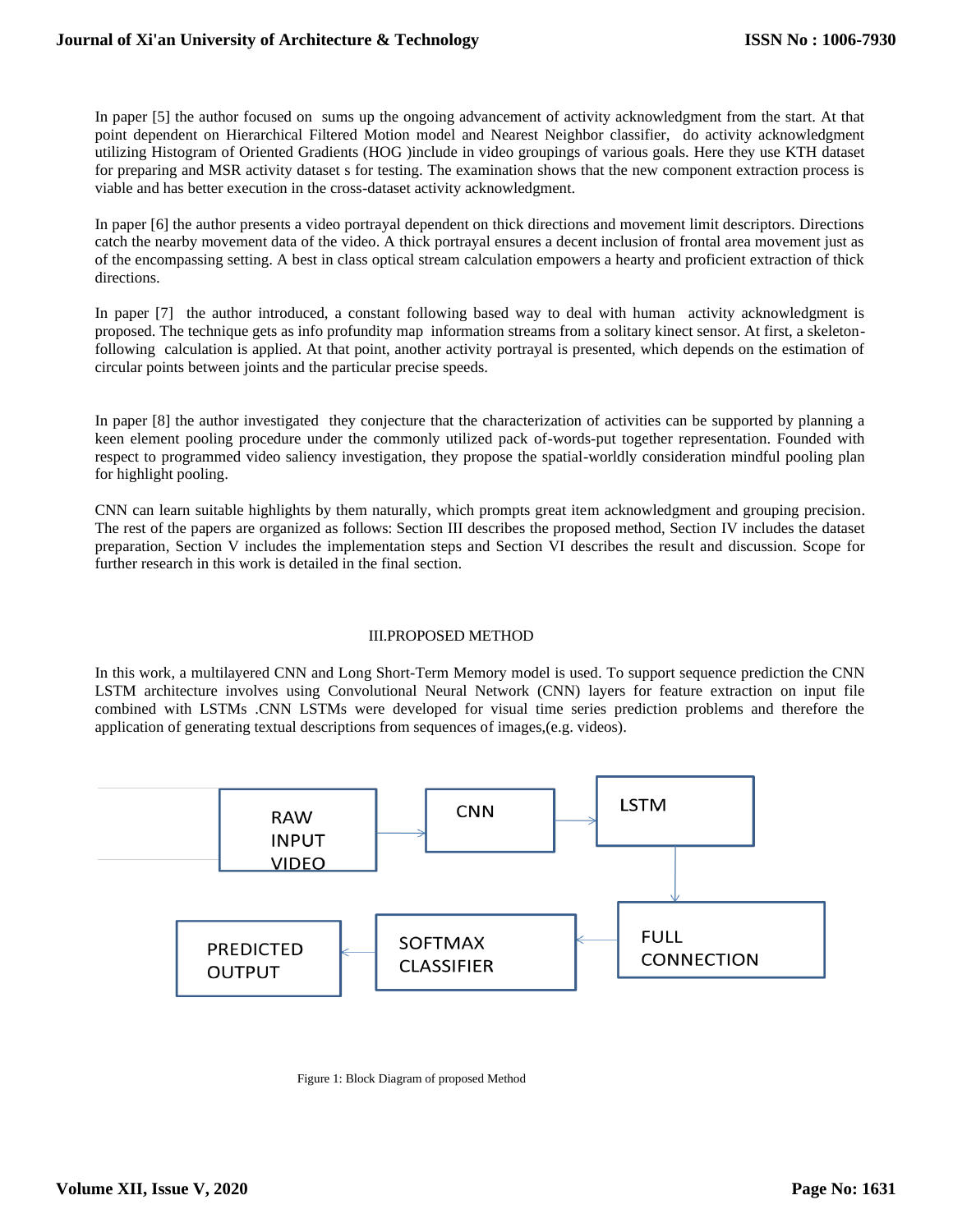The UCF101 is an action recognition dataset of realistic action videos, collected from youtube,having 101 action categories. It consists of 13,320 videos of 101 action categories. Split the dataset into train and test. (From UCF101 website) and maintain a CSV file for holding information to extract frames.Then Sub-sampled to 40 frames for each video and it is pass to Inception V3 model. Inception V3 model is a pre-trained model on image-net dataset. Processing blocks are Convolution Layer, Max Pooling, ReLU-Layer (for thresholding) ,Flattening and pass it to Recurrent Neural Network. LSTM model provided by Keras and passed features to the LSTM model and added a few more layers.Finally a layer with soft max activation gives the predicted class.

# IV. DATASET DETAILS

The dataset utilized in building our model is UCF101. The UCF101 dataset recordings are gathered from YouTube, having 101 activity classes. UCF101 dataset contains 101 categories which is extension of UCF 50 Dataset. With 13320 recordings from 101 activity classes, UCF101 gives the biggest assorted variety in wording of activities and with the nearness of huge varieties in camera movement, object appearance and present, object scale, perspective, jumbled foundation, enlightenment conditions, and so forth, it is the most testing informational index to date. As the greater part of the accessible activity acknowledgment informational indexes are not sensible and are organized by on-screen characters, UCF101 plans to energize further examination vigorously acknowledgment by learning and investigating new sensible activity classifications.The recordings in 101 activity classes are assembled into 25 gatherings, where each gathering can comprise of 4-7 recordings of an activity. The recordings from a similar gathering may share some normal highlights, for example, comparative foundation, comparative perspective, and so on.

UCF101 incorporates absolute number of 101 activity classes which is isolated into five sorts:Human-Object Interaction,Body –Motion,Human-Human Interaction,Playing Musical Instruments,Sports.

## V.IMPLEMENTATION

Implementation steps are executed in the software Pycharm. By using a pre-trained model provided by Keras named Inception-v3 model to extract features from the images. Inception V3 is a model given by Keras whose loads preprepared on ImageNet dataset, which is an enormous dataset comprising of huge number of images of various classes. Therefore, in our venture we utilized this Inception-V3 model to extract the features . The LSTM which is a unique sort of Recurrent Neural Network.It is additionally given by keras in python. The feature extraction from Inception-V3, are passed to this LSTM design. From that point forward, we characterized our layers of CNN. We attempted with thick layers with 'relu' initiation with a few dropouts between various layers. In the wake of attempting with various layers, we settled down to a 2048-wide LSTM layer followed by a 512 thick layer and utilized 0.5 dropout. Note that we utilized the highlights from a video as contribution to the LSTM. Rather than passing highlights from each outline, we diminished the quantity of edges to be passed. The features from approximately 30-50 edges for each video are sent as grouping to the LSTM. At the last layer, we utilized 'softmax' activation layer to predict the action recognition.

#### VI.RESULT AND DISCUSSION

The trained Inception v3 model and CNN-LSTM is tested on UCF101 Dataset. The below outputs are predicted the action recognition by using a proposed model, Figure:2 Apply Eye Makeup, Figure:3 Apply lipstick, Figure:4 Babycrawling, Figure:5 Balance Beam, Figure:6 Band Marching, Figure:7 Baseball Pitch, Figure:8 Basketball , Figure:9 Baseket ball Dunck, Figure:10 Cricket shot, Figure:11 Cricket Bowling, Figure:12 Diving , Figure:13 Drumming, Figure:14 Fencing, Figure:15 Front Crawl.

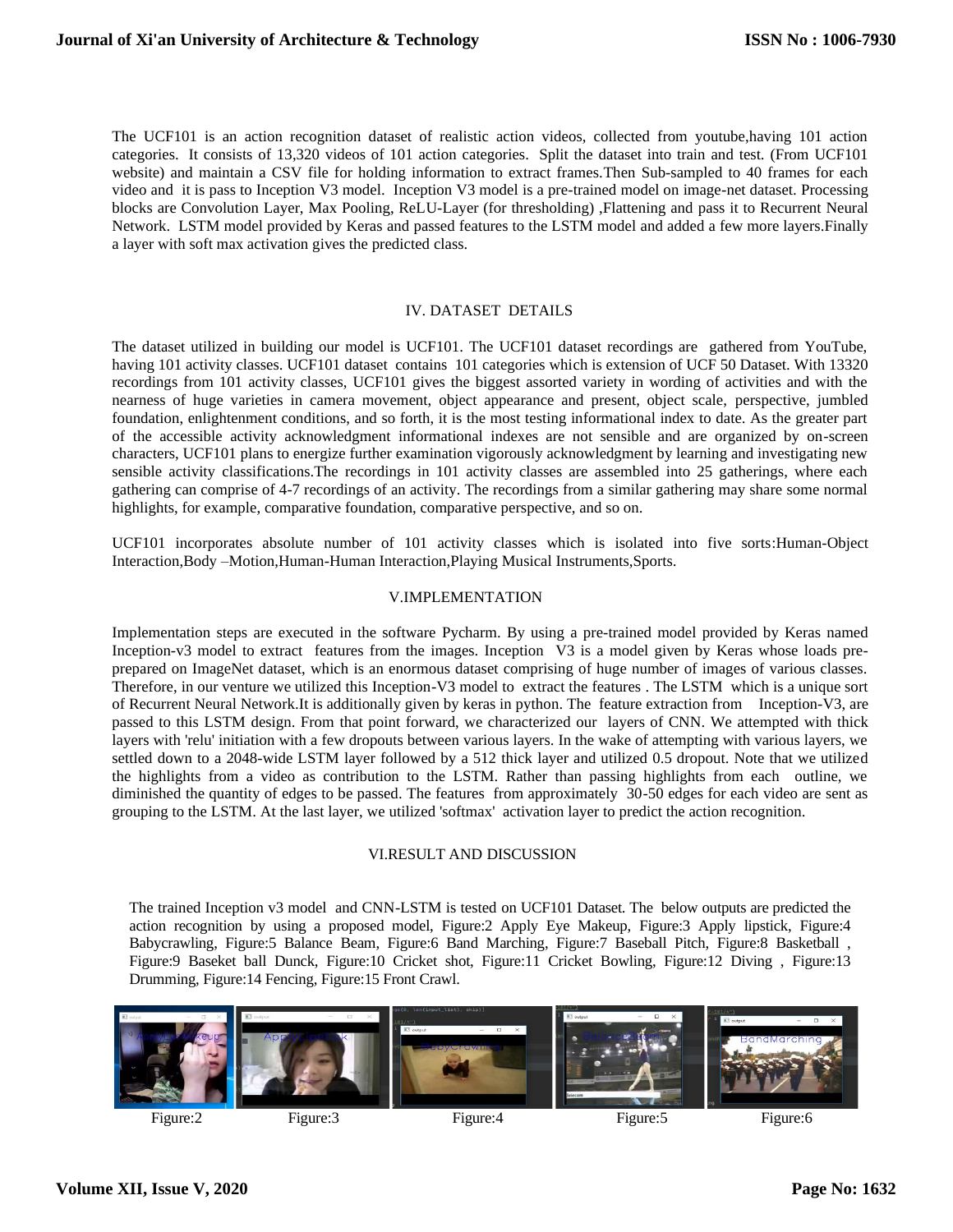



60 Epoch

 $40$ 

 $100^{\circ}$ 

 $80$ 

 $\frac{1}{20}$ 

Figure 15:shows training accuracy has reached upto 84 percent and that accuracy was achieved at 100 epoch.





 .Fig 16 shows the validation Accuracy for UCF101 data was around 91 percent and was achieved with 100 epoch.